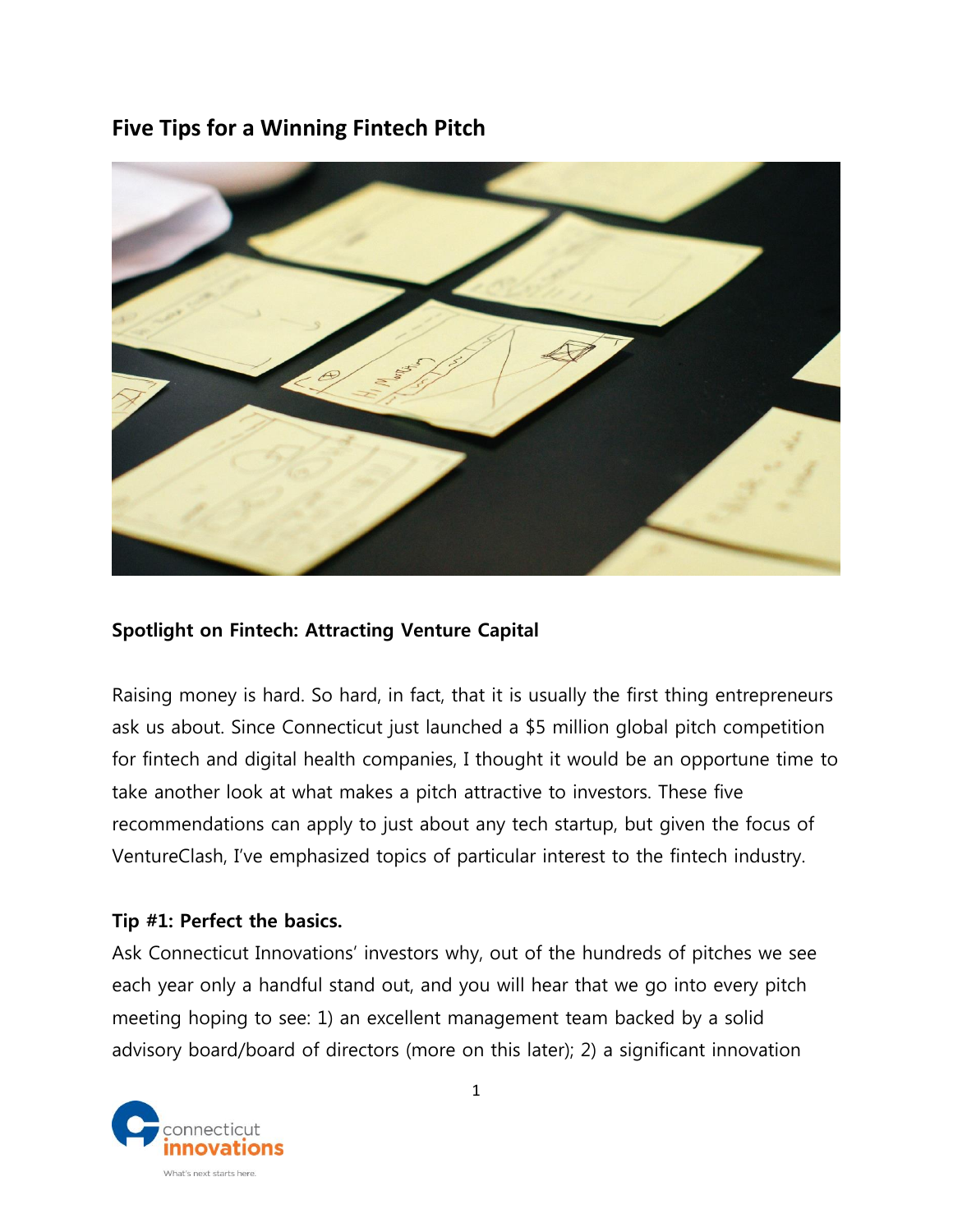with a large potential market (evidenced by strong customer interest), and 3) proprietary technology.

In our 20 years of investing and advising startups, the blueprint for making a startup compelling to investors hasn't changed much, so it's important to know the basics. "You need to have a differentiated story in a large market opportunity and you need to network directly into investor groups that you think would make good partners," says Tyler Newton of [Catalyst Investors.](http://www.catalyst.com/) The last point is essential, as fundraising ability is often job number one for a venture backed CEO.

Keep in mind that even if you have all of the above elements, the chances of securing funding shrink significantly if you struggle to convey your potential. "Until you can quickly and clearly articulate your one sentence and one paragraph description of why you are unique and why you can make lots of money for [investors], trees die unnecessarily." says growth expert [Gary W. Patterson,](http://www.fiscaldoctor.com/) author of Million Dollar Blind Spots: 20/20 Vision for Financial Growth.

When pitching, make sure to home in on the areas that make your startup attractive. In other words, emphasize how your idea is going to make money for your backers. "Very early-stage companies tend to focus too much on the excitement factor of their idea versus spending time and energy understanding customer needs, highlighting the strengths of the team, and understanding the missing links and the customer acquisition landscape," says Terence Channon, managing director of [SaltMines Group,](http://www.saltminesgroup.com/) which offers services to early-stage businesses. "VCs and angel investors are becoming increasingly wary of wow-factor ideas and want results. Early-stage companies in particular that focus their pitch on metrics and accountability, including goals and results to date, market size, customer acquisition and having a complete team with the diverse skill set, will fare better in attracting capital and investor interest."

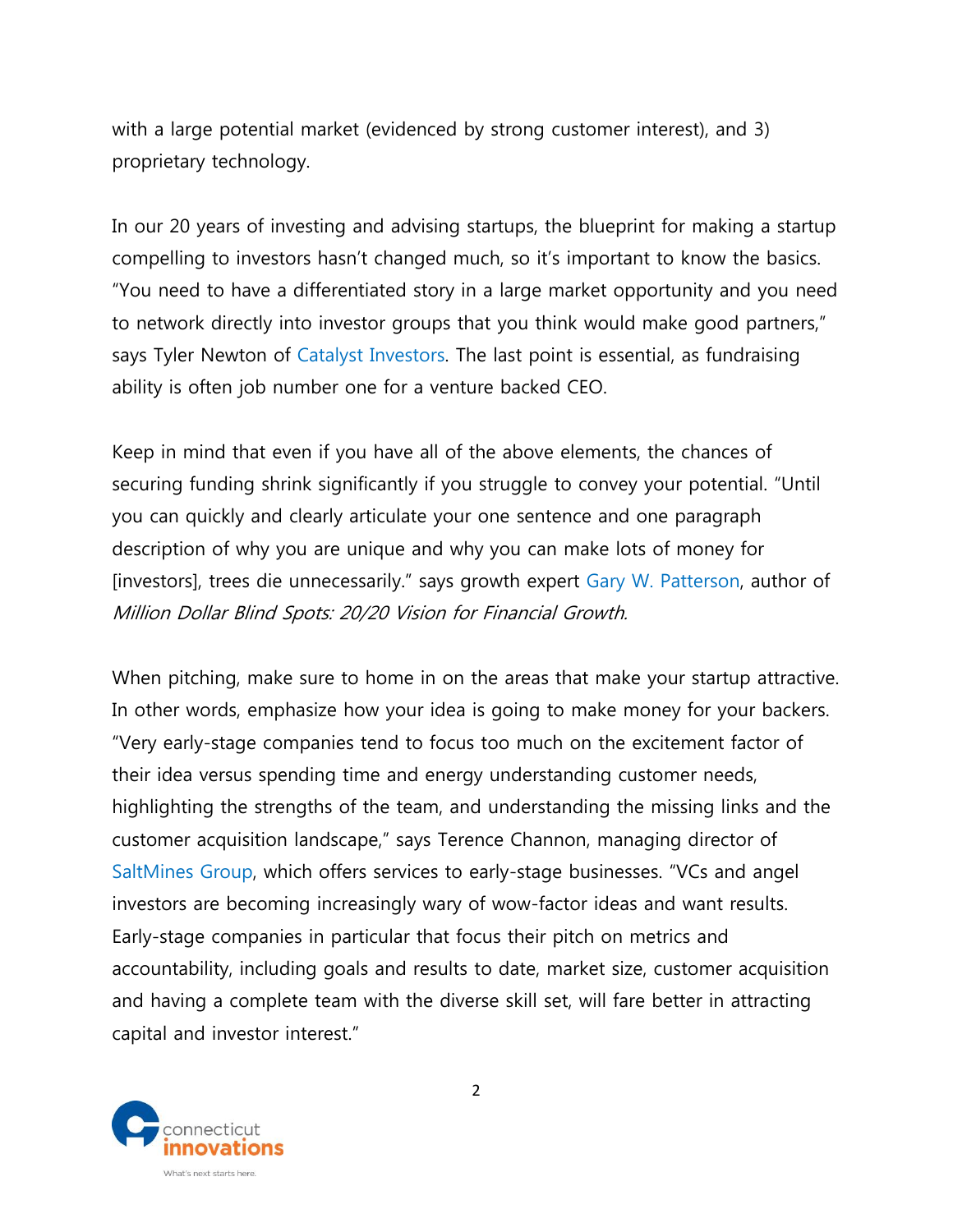If you catch the attention of investors, you also need to make sure you can demonstrate expertise in your market. "Fintech is no longer a new category, so investors have many successful and unsuccessful companies to reference," says [SimplyAfterschool.com](http://simplyafterschool.com/) CEO Gary Tuch, who recently completed a round for his fintech/edtech company. "The more data there is, the more fine-tuned your deck needs to be. Investors will compare your projected revenue to real numbers, and if you're way off it looks like you don't know what you're talking about, and no investor is going to be a part of that."

Not every investor is risk-averse, though; in fact VCs are used to betting on long odds, and most are realistic about the risks involved. "The most important thing is to show the future value of the company through the disruptive capabilities, scalability based on technology, the business model, etc. We want to see that the company will be big—risky, but big," said serial investor Ariel Arrieta, CEO and managing partner of [NXTP Labs,](http://www.nxtplabs.com/) an accelerator program across Latin America that is currently recruiting fintech companies.

#### **Tip #2: Consider your reputation (or, why you should focus on your board)**

Why is a strong advisory board/board of directors so critical? Marc Prosser, cofounder and managing partner of **[Fit Small Business](http://fitsmallbusiness.com/)**, who grew his previous company to more than 700 employees, says getting funding is all about who you know. "Getting support and funding in the fintech industry is all about reputational risk. People want to be seen partnering with the leaders in the space. As a new company, it's unlikely you have that. Instead, you have to create a sense that you're on your way to being a leader." To do so, Prosser says you need to make sure you have a "first-rate" board of advisors and board of directors. "If you have a managing director or C-level executive from a billion-dollar financial services company on your board, potential investors will see that those people have done their due diligence and will consider your company worth a look. You're effectively paying people to

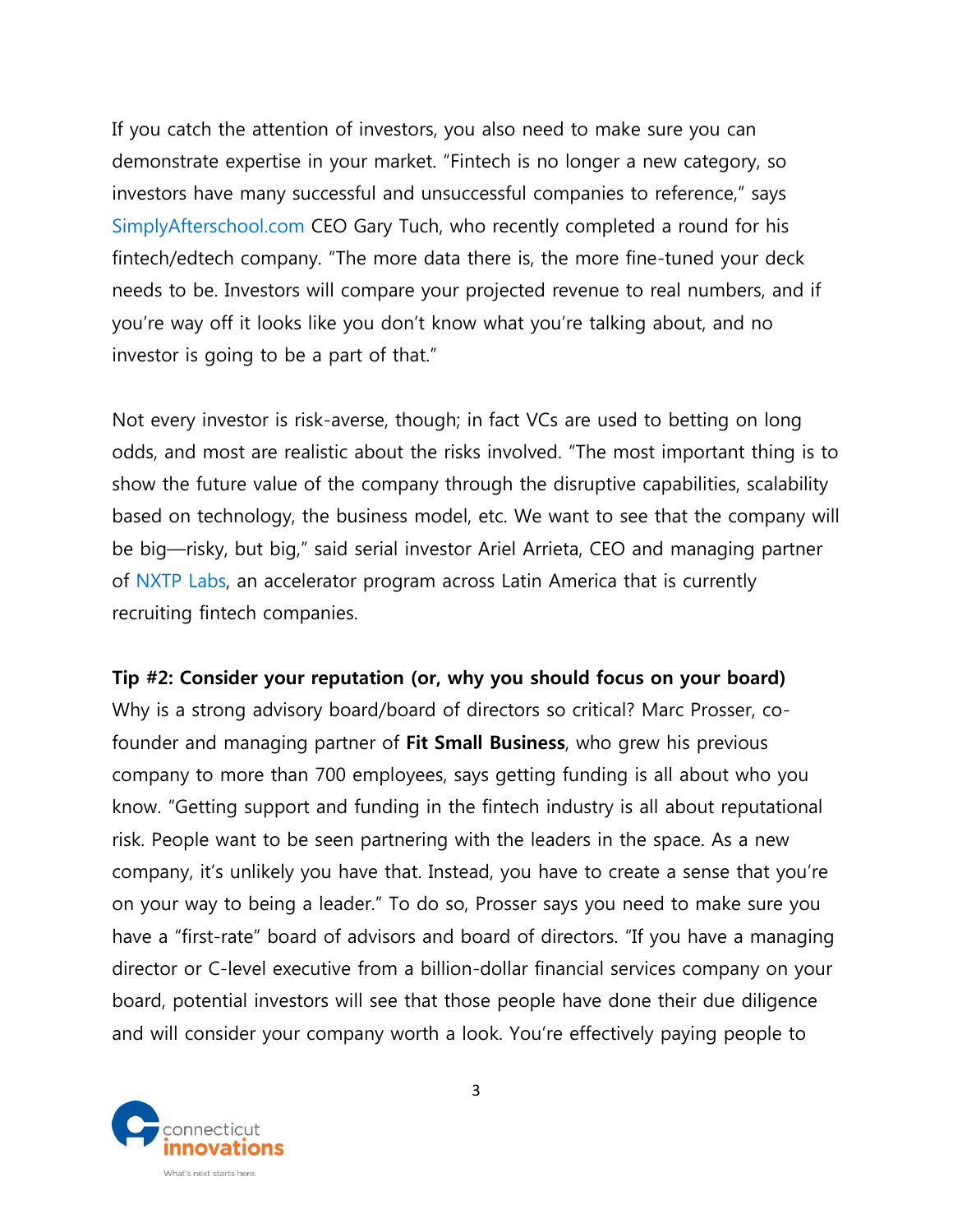put their reputation on the line for your company. These are people who can both make introductions for your company and allow you to use their names in meetings and presentations."

#### **Tip #3: Show that you don't need the money.**

Probably the best way to raise funds in a choppy VC environment is to show that you'll be successful even without it, says John Turner, CEO and founder of [QuietKit.](http://quietkit.com/) "Not all startups can do this, but if you can show ramen profitability, which is the ability to cover all costs and expenses from revenue, you can show that you'll survive even when VC dries up," he says.

#### **Tip #4. Try alternate funding sources.**

To build credibility with investors, you could also try alternate sources of funding. "Startups can use crowdfunding to test the market and raise funds before approaching a venture capitalist. This creates proof points that show they are ready for an investment and increase the likelihood of receiving interest from a VC," says Shelly Watts, a fundraising expert and founder of [Thoughtful Missions.](http://www.thoughtfulmissions.org/about/)

Code Cubitt, a venture capital investor with [Mistral Venture Partners,](http://www.mistralvp.com/) offers three additional strategies for raising capital outside the VC world.

- 1. Bootstrap. "Build a business by servicing customers—add professional or consulting services to your offering to help alleviate cash needs," Cubitt says.
- 2. Tap friends and family. "It's an obvious one, but if you really believe in yourself, your friends should, too.
- 3. Look to your customers. "Impress your customers so much that they are willing to invest in your business for the long haul."

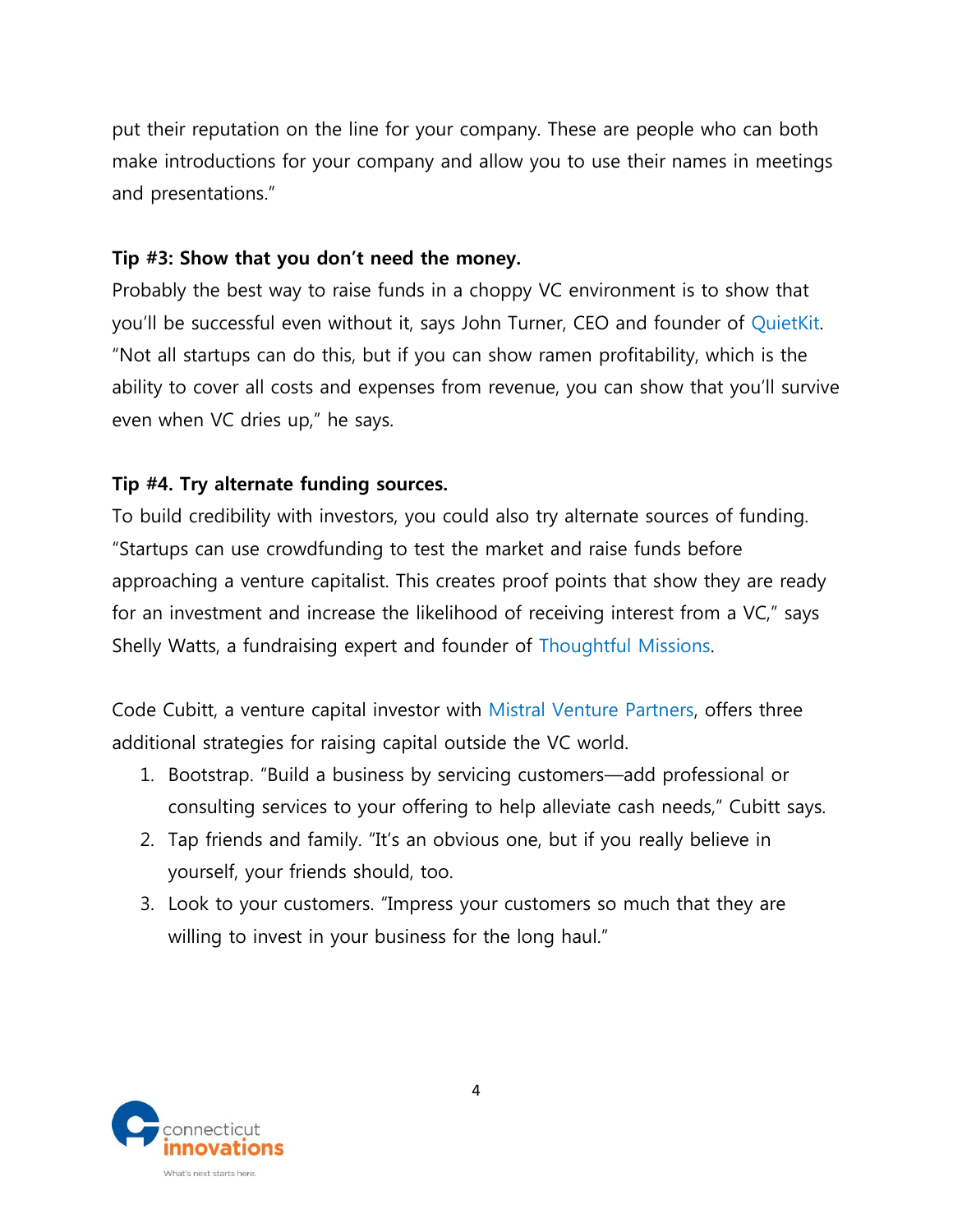## **Bonus tip: Stay optimistic.**

There is plenty of money out there for good deals. "The ability to get funded hasn't changed that much," says Newton. "There is still more venture capital than there are good deals. Valuations may have come down, but good ideas should still get funded."

[Threat Stack,](https://www.threatstack.com/) which offers a cloud security platform, has seen this firsthand. The company recently secured [\\$15.3 million in Series B funding](https://www.threatstack.com/press-releases/threat-stack-secures-15.3-million-in-series-b-funding-to-drive-more-efficie) by sticking to the basics. "We're a company with a realized vision and demonstrated results of exceeding financial commitments quarter over quarter," said CEO and chairman Brian Ahern.

### **Double bonus tip (We're generous that way): What to do when offered a deal**

If you use these tips to secure funding, I didn't want to leave you hanging when you do get a deal. So make sure you plan for a successful outcome. [The Alternative](http://t.sidekickopen36.com/e1t/c/5/f18dQhb0S7lC8dDMPbW2n0x6l2B9nMJW7t5XZs64Jd-6MfD3ClcW2wxW7gs3QC56dS9mf5LmNTW02?t=http%3A%2F%2Fwww.thealternativeboard.com%2F&si=5592507470053376&pi=7b9b887e-e5d6-41d7-cd1b-1172e4fabd54)  [Board,](http://t.sidekickopen36.com/e1t/c/5/f18dQhb0S7lC8dDMPbW2n0x6l2B9nMJW7t5XZs64Jd-6MfD3ClcW2wxW7gs3QC56dS9mf5LmNTW02?t=http%3A%2F%2Fwww.thealternativeboard.com%2F&si=5592507470053376&pi=7b9b887e-e5d6-41d7-cd1b-1172e4fabd54) an international for-profit peer board and advisory organization, recently released its quarterly survey results, which focused on how business owners acquired funding and how they would do it differently if they were given a second chance. Some statistics of interest for startups:

- The most important lessons entrepreneurs learned from securing external funding are: borrow at the right time (34%), from the right source (34%), at the right amount (19%) with the right advisor at your side (13%).
- Looking back, business owners indicated that they should have borrowed more (29%) rather than less (11%). So don't be overly concerned with dilution, instead focus on growing the pie. In Connecticut, we see too many companies raising small rounds instead of going for the \$5 Million plus round that would allow the company to quickly scale and win market share.

Offering insight into the results, TAB Vice President David Scarola says entrepreneurs should secure funds early and consider their options. "Work to get the funding in